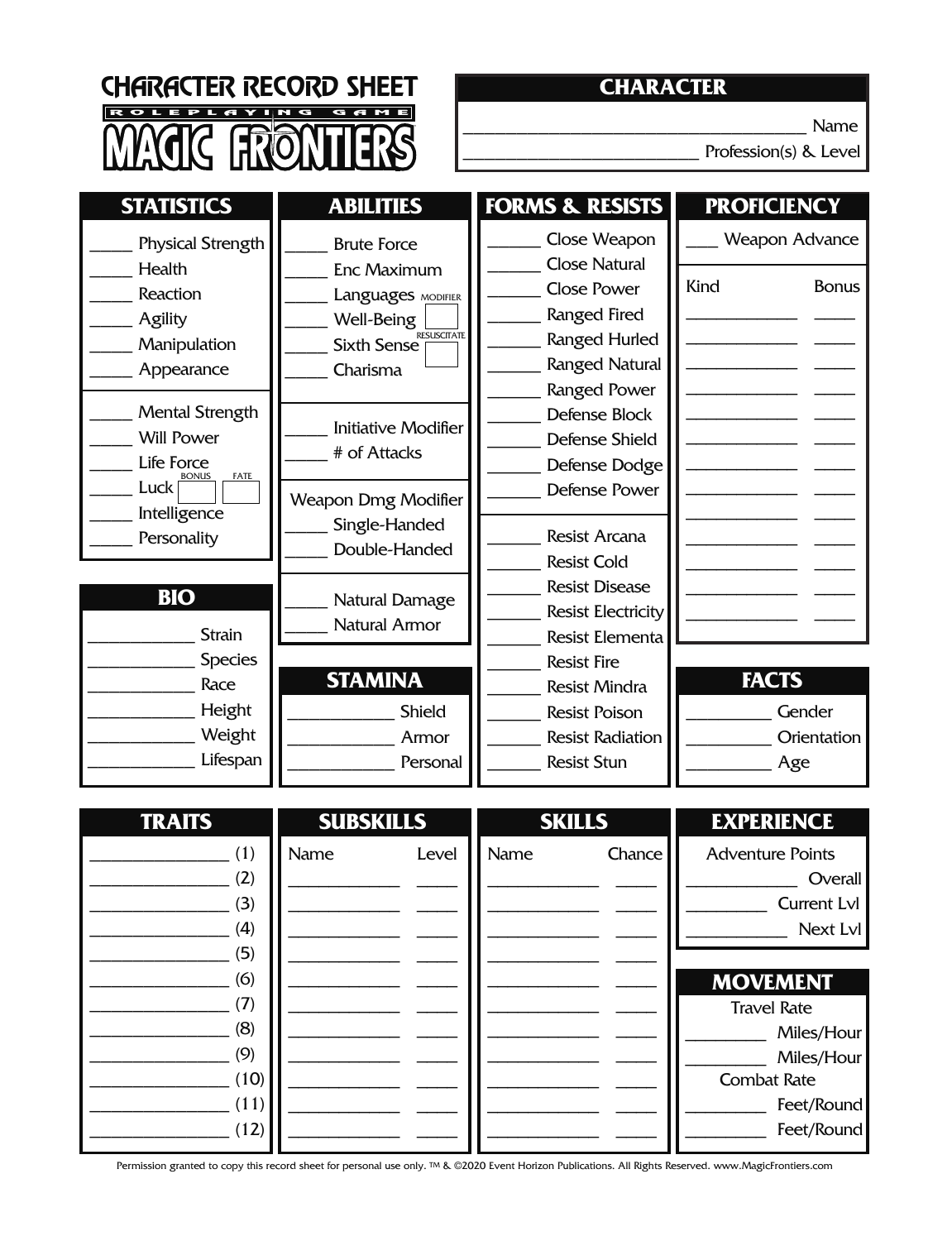

### **WEIGHT NOTES**

\* 10,000 V equals 1 MV  $*$  50 coins equal 1 V

See Effects of Encumbrance Table (page 6)

# **WEAPONS**

| <b>Name</b> |  |  | Weight Drain Damage Hands Range Location |
|-------------|--|--|------------------------------------------|
|             |  |  |                                          |
|             |  |  |                                          |
|             |  |  |                                          |
|             |  |  |                                          |
|             |  |  |                                          |

### **SUPPLIES VALUABLES Weight Drain Location Name Der** Dia Trito Cirk He<sub>2</sub> Oct Sco Penta Eon Other Items  $(1)$  $(2)$  $(3)$  $(4)$  $(5)$ **ENCUMBRANCE Power Source Weight Energy Location Type** Weapons **Supplies Valuables** % of Encumbrance Max. Encumbrance Effect

| nomination Amount        |  |
|--------------------------|--|
| <u>dem _____</u>         |  |
| on                       |  |
| $\overline{\phantom{a}}$ |  |
| <u>xax</u>               |  |
| <u>tag</u>               |  |
| re                       |  |
|                          |  |

**Subtotals** 

**Total**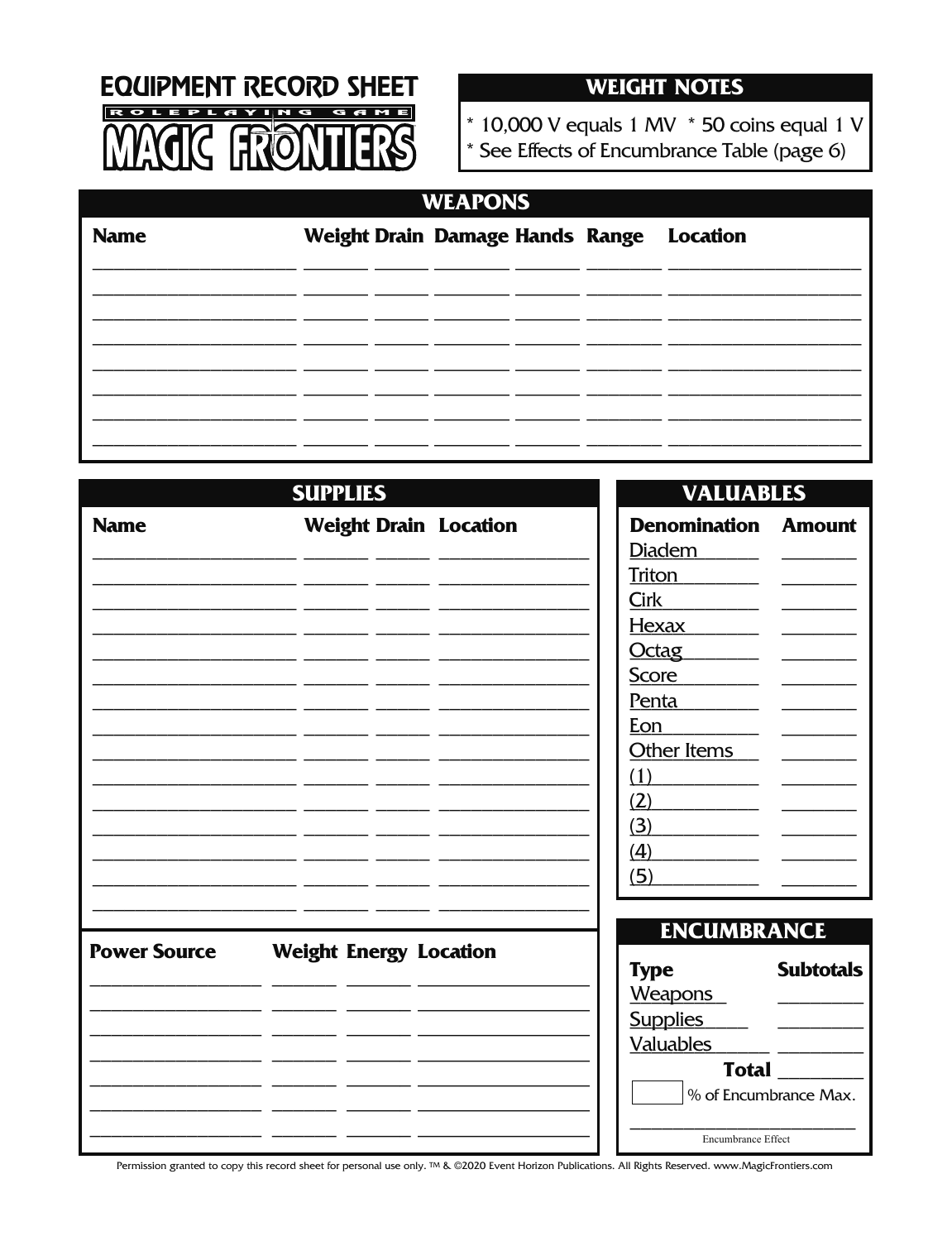

# **AEM POINT SUPPLY**

**Maximum AEM Points Current AEM Points** 

Reservoir (Magicians Only)

| ARCANA, ELEMENTA, MINDRA |  |  |  |  |                                           |  |  |
|--------------------------|--|--|--|--|-------------------------------------------|--|--|
| <b>Name</b>              |  |  |  |  | Range Effect Duration Resist Summon Notes |  |  |
|                          |  |  |  |  |                                           |  |  |
|                          |  |  |  |  |                                           |  |  |
|                          |  |  |  |  |                                           |  |  |
|                          |  |  |  |  |                                           |  |  |
|                          |  |  |  |  |                                           |  |  |
|                          |  |  |  |  |                                           |  |  |
|                          |  |  |  |  |                                           |  |  |
|                          |  |  |  |  |                                           |  |  |
|                          |  |  |  |  |                                           |  |  |
|                          |  |  |  |  |                                           |  |  |
|                          |  |  |  |  |                                           |  |  |
|                          |  |  |  |  |                                           |  |  |
|                          |  |  |  |  |                                           |  |  |
|                          |  |  |  |  |                                           |  |  |
|                          |  |  |  |  |                                           |  |  |

| <b>HOURLY AEM POINT RECOVERY</b> |   |                                         |               |          |          |  |  |  |  |
|----------------------------------|---|-----------------------------------------|---------------|----------|----------|--|--|--|--|
| <b>Activity</b>                  |   | Enforcer Magician Warlock Mystic Shaman |               |          |          |  |  |  |  |
| Sleeping                         | 2 | 6 or Lyl                                | 6             |          |          |  |  |  |  |
| Meditating                       | 4 | 3                                       |               | 5 or Lvl |          |  |  |  |  |
| Sitting                          |   | 2                                       | $\mathbf{1}$  | 2        | 6 or Lyl |  |  |  |  |
| <b>Standing</b>                  |   | 2                                       |               |          | 5        |  |  |  |  |
| <b>Walking</b>                   |   |                                         | $\mathcal{L}$ |          | 5 or Lvl |  |  |  |  |
| Running                          |   |                                         | 2             |          |          |  |  |  |  |

| <b>Location</b> |
|-----------------|
|                 |
|                 |
|                 |
|                 |
|                 |
|                 |
|                 |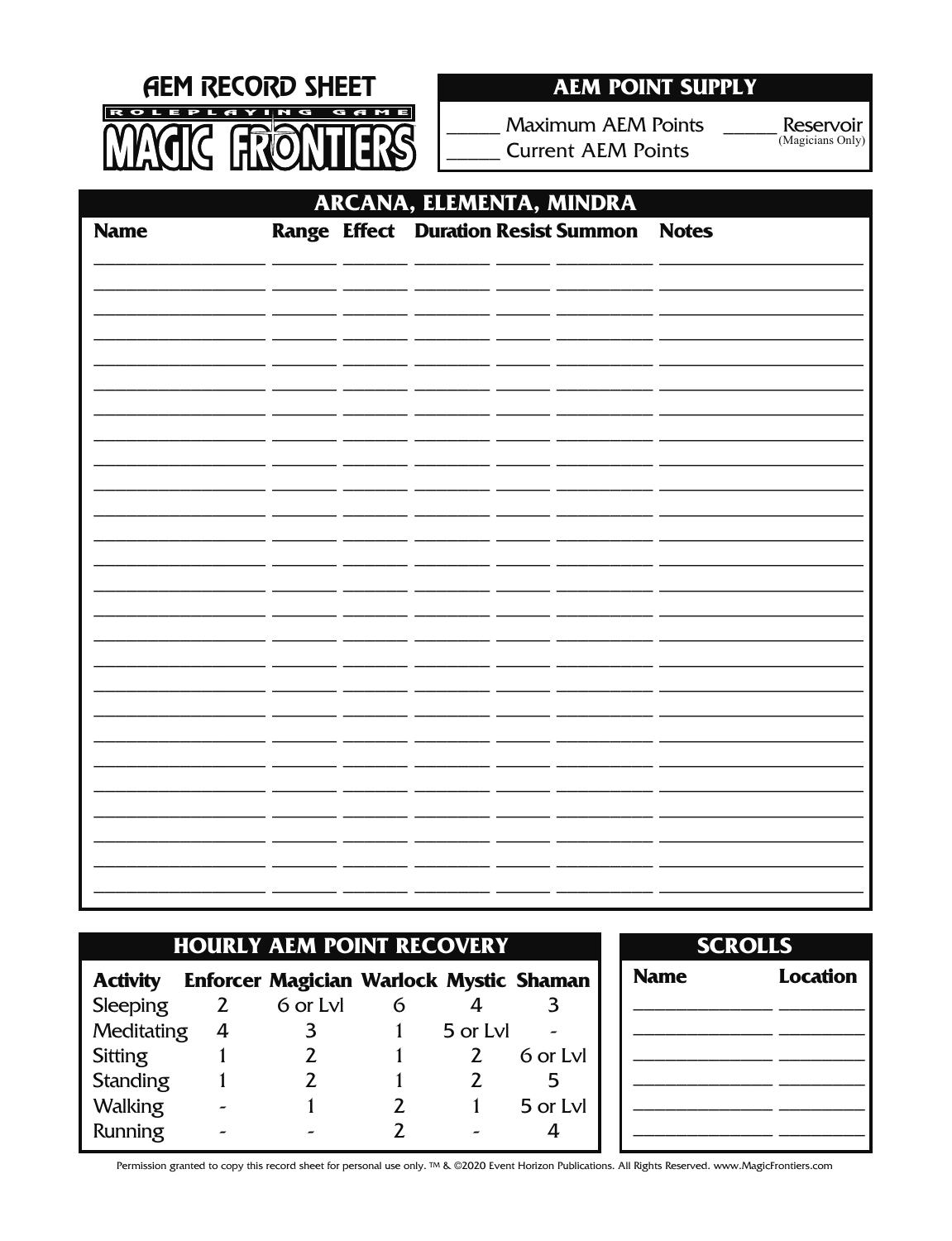**DISCIPLINES RECORD SHEET ROLEPLAYING**  $\overline{\bullet}$   $\overline{\bullet}$ Ħ

**TMRS POINT SUPPLY** 

**Maximum TMRS Points Current TMRS Points** 

|             | <b>DISCIPLINES</b> |                           |                           | <b>TMRS POINT RECOVERY</b>                                        |
|-------------|--------------------|---------------------------|---------------------------|-------------------------------------------------------------------|
| <b>Name</b> |                    | <b>Points Tools Notes</b> | <b>Sitting</b><br>Walking | <b>Activity Amount Per Hour</b><br>Sleeping 5 or Skill Level<br>3 |
|             |                    |                           |                           | <b>AVAILABLE TOOLS</b>                                            |
|             |                    |                           | <b>Type</b>               | <b>Applications</b>                                               |
|             |                    |                           |                           |                                                                   |
|             |                    |                           |                           | <b>MANUALS</b>                                                    |
|             |                    |                           | <b>Name</b>               | <b>Location</b>                                                   |
|             |                    |                           |                           |                                                                   |
|             |                    |                           |                           |                                                                   |
|             |                    |                           | <b>Notes</b>              | <b>NOTES</b>                                                      |
|             |                    |                           |                           |                                                                   |
|             |                    |                           |                           |                                                                   |
|             |                    |                           |                           |                                                                   |
|             |                    |                           |                           |                                                                   |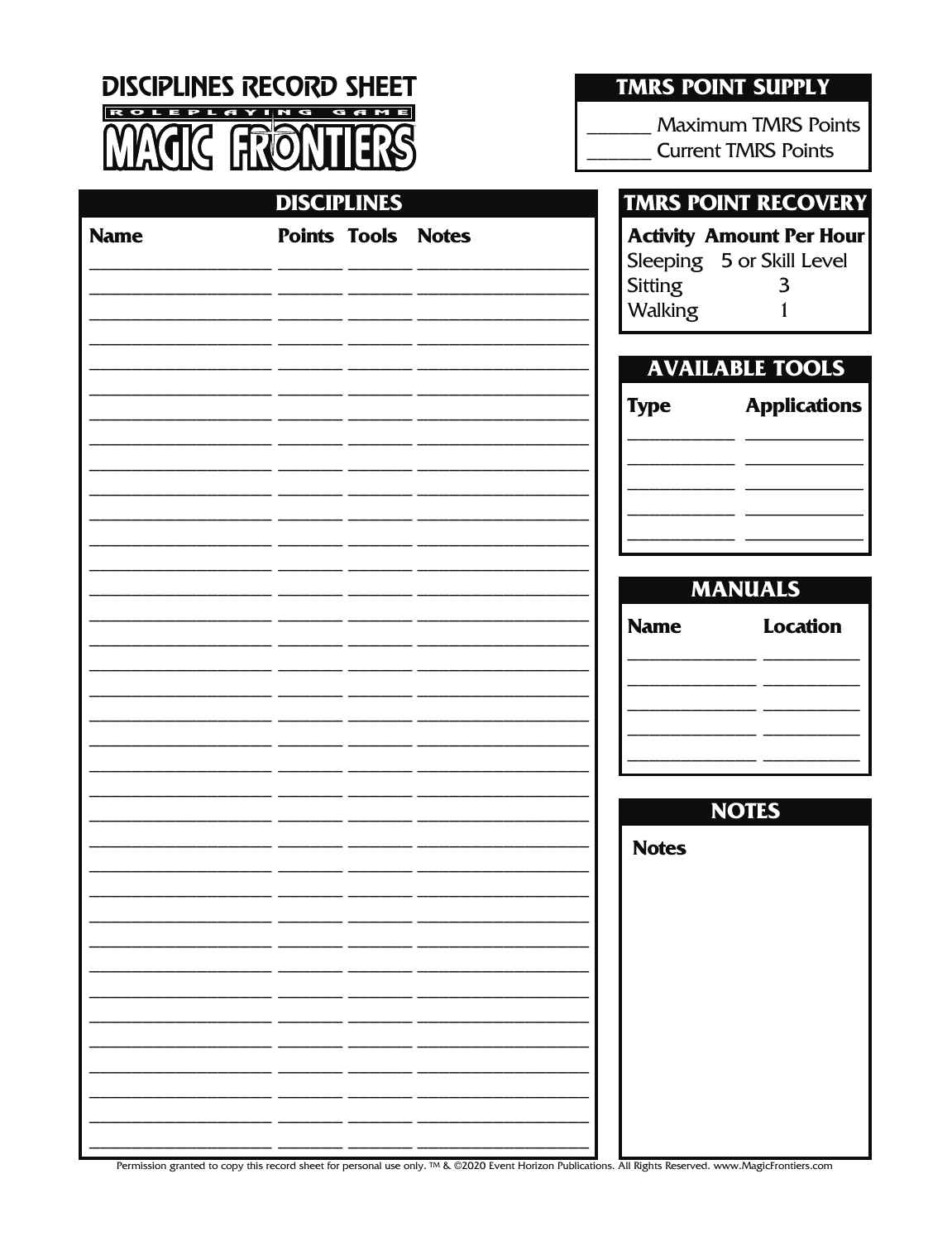

# **POWER CORE**

Maximum EC **Current EC** 

**Reserve Power Nutro Charges** 

| <b>PARTS &amp; PROGRAMS</b> |  |  |  |  |  |                                                   |  |
|-----------------------------|--|--|--|--|--|---------------------------------------------------|--|
| <b>Name</b>                 |  |  |  |  |  | Range Effect Drain Duration Resist Power Up Notes |  |
|                             |  |  |  |  |  |                                                   |  |
|                             |  |  |  |  |  |                                                   |  |
|                             |  |  |  |  |  |                                                   |  |
|                             |  |  |  |  |  |                                                   |  |
|                             |  |  |  |  |  |                                                   |  |
|                             |  |  |  |  |  |                                                   |  |
|                             |  |  |  |  |  |                                                   |  |
|                             |  |  |  |  |  |                                                   |  |
|                             |  |  |  |  |  |                                                   |  |
|                             |  |  |  |  |  |                                                   |  |
|                             |  |  |  |  |  |                                                   |  |
|                             |  |  |  |  |  |                                                   |  |
|                             |  |  |  |  |  |                                                   |  |

| <b>BODY PARTS</b> |  |  |  |                                            |  |  |                             |  |  |
|-------------------|--|--|--|--------------------------------------------|--|--|-----------------------------|--|--|
| <b>Name</b>       |  |  |  | <b>Name</b><br><b>Drain Function Notes</b> |  |  | <b>Drain Function Notes</b> |  |  |
|                   |  |  |  |                                            |  |  |                             |  |  |
|                   |  |  |  |                                            |  |  |                             |  |  |
|                   |  |  |  |                                            |  |  |                             |  |  |
|                   |  |  |  |                                            |  |  |                             |  |  |
|                   |  |  |  |                                            |  |  |                             |  |  |
|                   |  |  |  |                                            |  |  |                             |  |  |
|                   |  |  |  |                                            |  |  |                             |  |  |